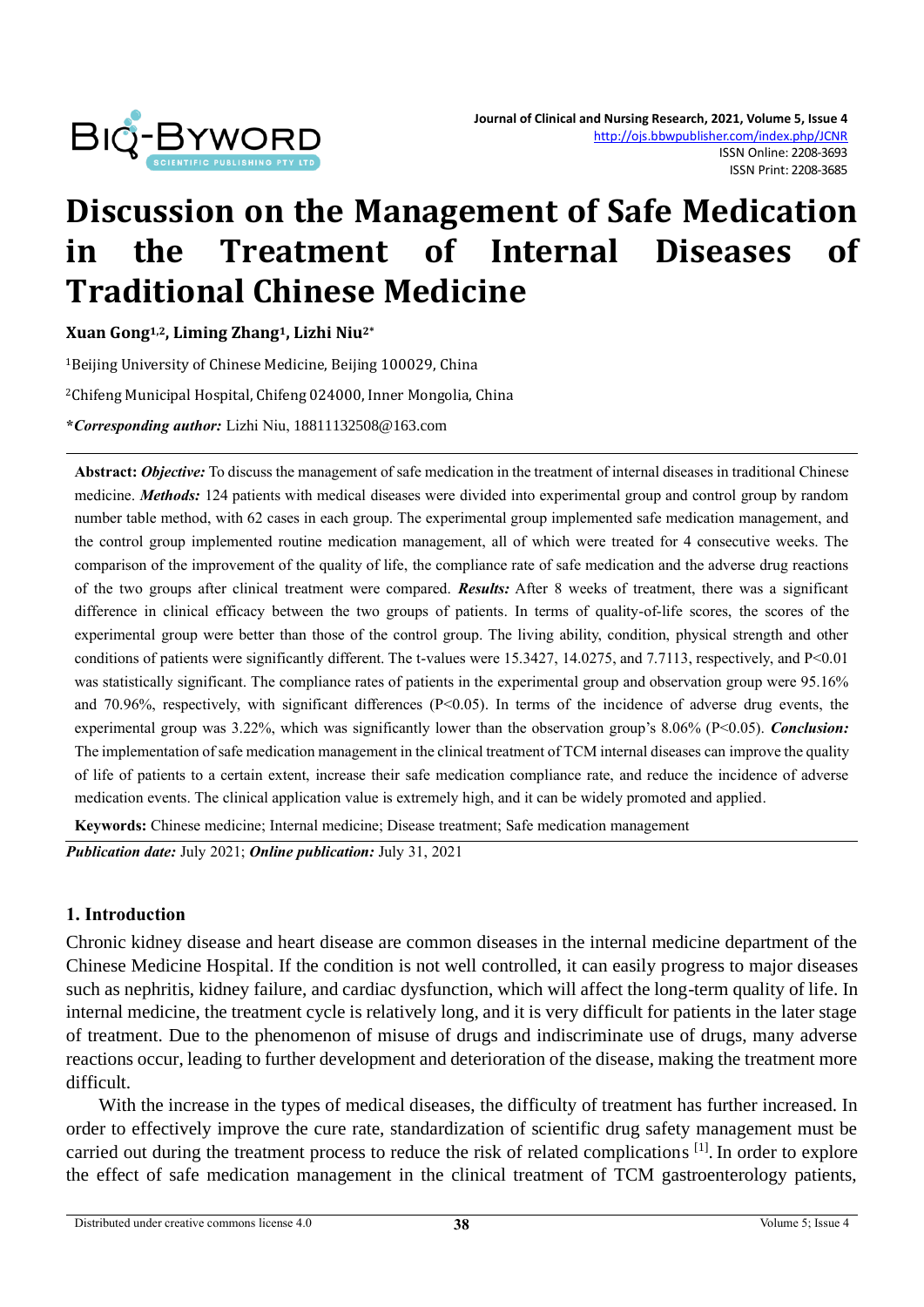through the management of 100 selected patients who met the research conditions among the 7920 patients with medical diseases admitted to their department in 2018. Experimental research has found that after the implementation of safe medication management, the quality of important talents can be well controlled, and the information-based medication process has been gradually formed; avoiding the occurrence of misuse of medications and indiscriminate medications, as well as reducing the contradiction between doctors and patients. Before and after the implementation of safe medication management, there were significant differences in various clinical indicators of patients. Among them, the most typical was the incidence of adverse events of medication.

After the implementation of safe medication management, the incidence of adverse events was significantly lower than before the implementation (P<0.05). Liu Yanru <sup>[2]</sup> hopes to find out the effective treatment of scientific medication methods for patients with internal diseases through the research on the implementation of safety management in the treatment of internal medicine diseases in traditional Chinese medicine (TCM). Through clinical trial research, it is found that after the implementation of safe medication management for patients in the selected study group of the 63 patients, only 4 had adverse reactions, while another group of 63 patients who did not implement safe medication management had 9 adverse reactions, indicating that safe medication management can effectively control the incidence of adverse drug reactions and treat patients clinically. Thus, it has a positive role in promoting. The author of this article combines the research materials of medical experts and hopes to explore the clinical application value of safe medication management for the treatment of internal medicine diseases through clinical trial research, and provide guidance for the realization of scientific treatment of internal diseases.

## **2. Materials and methods**

## **2.1. General information**

The 124 internal medicine patients admitted to our hospital from February 2018 to February 2019 were selected for research. The research has been approved by the ethics committee of our hospital.

# **2.1.1. Diagnosis and selection criteria**

- (1) Comply with the diagnostic criteria of nephrology and cardiology in the "Guidelines for Diagnosis and Prevention of Traditional Chinese Medicine Internal Medicine," with no abnormal imaging diagnosis.
- (2) Long-term drug treatment has no obvious effect.
- (3) Age of the patients must be within 24-62 years old.
- (4) Able Barrier-free communication with medical staff.
- (5) The patient's family members have signed the informed consent form for the study.

# **2.1.2. Exclusion criteria**

- (1) Does not meet the diagnostic criteria of TCM internal medicine.
- (2) Have a history of severe drug allergy.
- (3) Congenital heart disease and renal insufficiency.
- (4) Withdraw from the study halfway and did not complete the follow-up.

100 cases of TCM internal medicine patients were divided into experimental group and control group by random number table method, with 62 cases in each group. There was no statistically significant difference in general information between the two groups (P>0.05), see **Table 1.**

## **2.2. Method**

The control group implements routine medication management. The experimental group implemented safe medication management.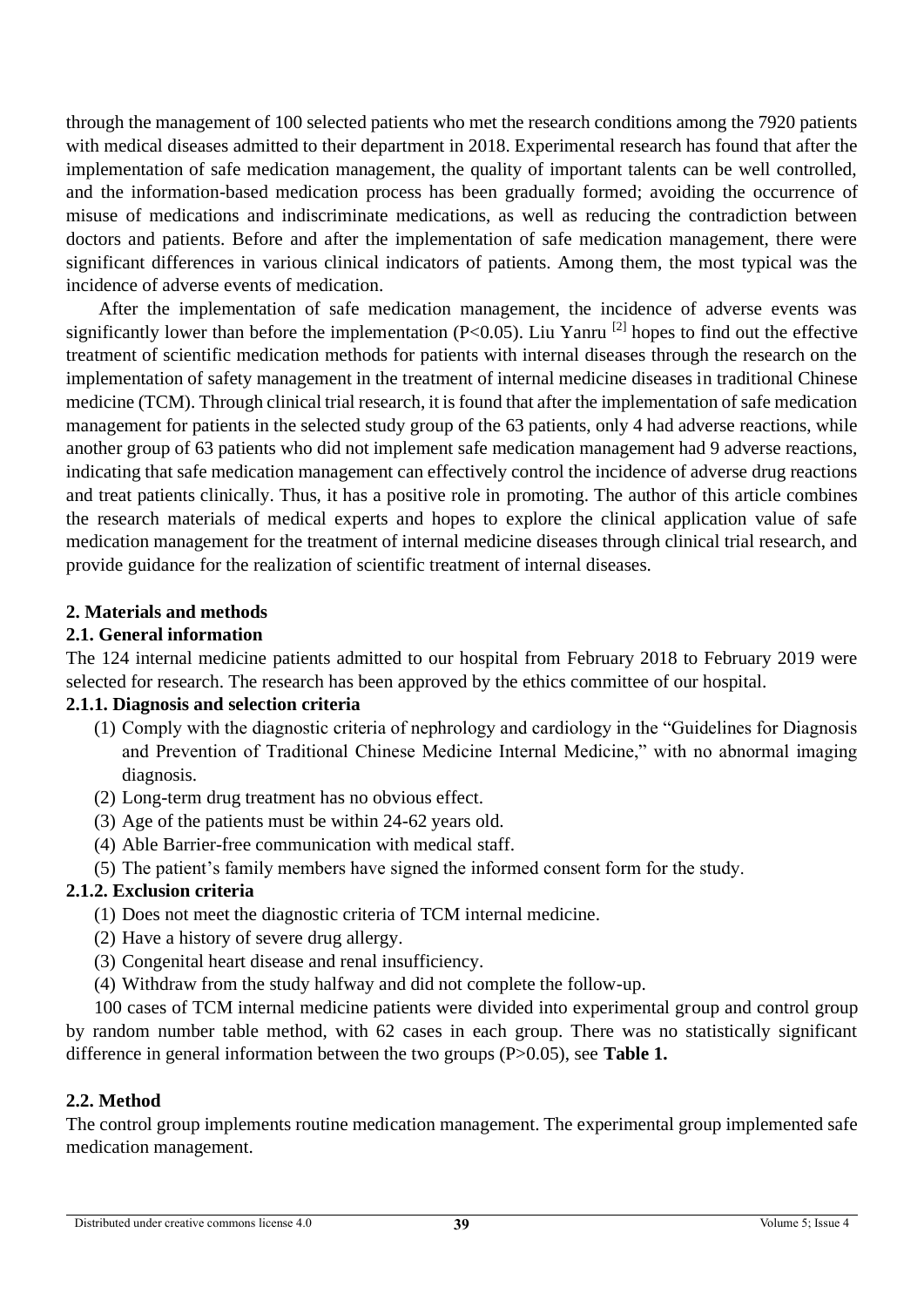| Group                                | Test group                                                                                                                                                                                                                                                                                                                                                                                                                                                                         | Control group  |  |  |
|--------------------------------------|------------------------------------------------------------------------------------------------------------------------------------------------------------------------------------------------------------------------------------------------------------------------------------------------------------------------------------------------------------------------------------------------------------------------------------------------------------------------------------|----------------|--|--|
| <b>Number of cases</b>               | 62                                                                                                                                                                                                                                                                                                                                                                                                                                                                                 | 62             |  |  |
| <b>Average age (One</b><br>year old) | $46.4 \pm 5.6$                                                                                                                                                                                                                                                                                                                                                                                                                                                                     | $46.2 \pm 5.5$ |  |  |
| Average weight $(kg)$                | $52.5 \pm 4.9$                                                                                                                                                                                                                                                                                                                                                                                                                                                                     | $51.4 \pm 5.2$ |  |  |
| <b>Inclusion criteria</b>            | Comply with the "Guidelines for Diagnosis and Prevention of<br>(1)<br>Traditional Chinese Medicine Internal Medicine" in the diagnosis<br>standards of nephrology and cardiology diseases, with no abnormal<br>imaging diagnosis.<br>No obvious effect after long-term drug treatment.<br>(2)<br>$24-62$ years old.<br>(3)<br>barrier-free with medical staff Communication.<br>(4)<br>The patient's family members have signed the informed consent form for<br>(5)<br>the study. |                |  |  |
| <b>Exclusion criteria</b>            | Does not meet the diagnostic criteria of TCM internal medicine.<br>(1)<br>Have a history of severe drug allergy.<br>(2)<br>Congenital heart disease and renal insufficiency.<br>(3)<br>Withdraw from the study halfway and did not complete the follow-up.<br>(4)                                                                                                                                                                                                                  |                |  |  |

**Table 1.** Comparison of general information between the two groups of patients  $[(\bar{x} \pm s), n (\%)]$ 

# **2.2.1. Disease knowledge awareness**

After the patients received treatment, the responsible physicians and nurses explain the knowledge of disease treatment to the patients, and distribute the medication safety knowledge manual, to enhance the patients' awareness of medication safety and understand the matters that should be paid attention to in the medication process.

# **2.2.2. Explanation of common information of the medication.**

Explained to the patients about the dosage and regularity of the medication, also the possible complications and adverse reactions, as well as introduced them in advance the matters that should be paid attention to during the medication process. At the same time, with the help of not taking medication on time, taking medication not according to doctor's advice or taking irregularly will result in real cases of serious consequences caused by drugs will let patients understand the importance of safe medication.

# **2.2.3. Efficacy records**

Regularly record the infiltration recovery of patients after medication, and report to the attending physician, so that the physician can make reasonable medication adjustments.

# **2.2.4. Intimate service of medication for elderly patients**

As elderly patients have poor physical function indicators, it is easy to forget to take or miss medication, remind family members to guide elderly patients to take medication on time, and to understand the patient's medication status through telephone follow-up and WeChat follow-up, and give it based on the feedback of patients and family members Scientific medication recommendations.

# **2.2. Observation indicators and evaluation of curative effect**

After treatment for a period of time, referring to the literature evaluation, markedly the effectiveness, after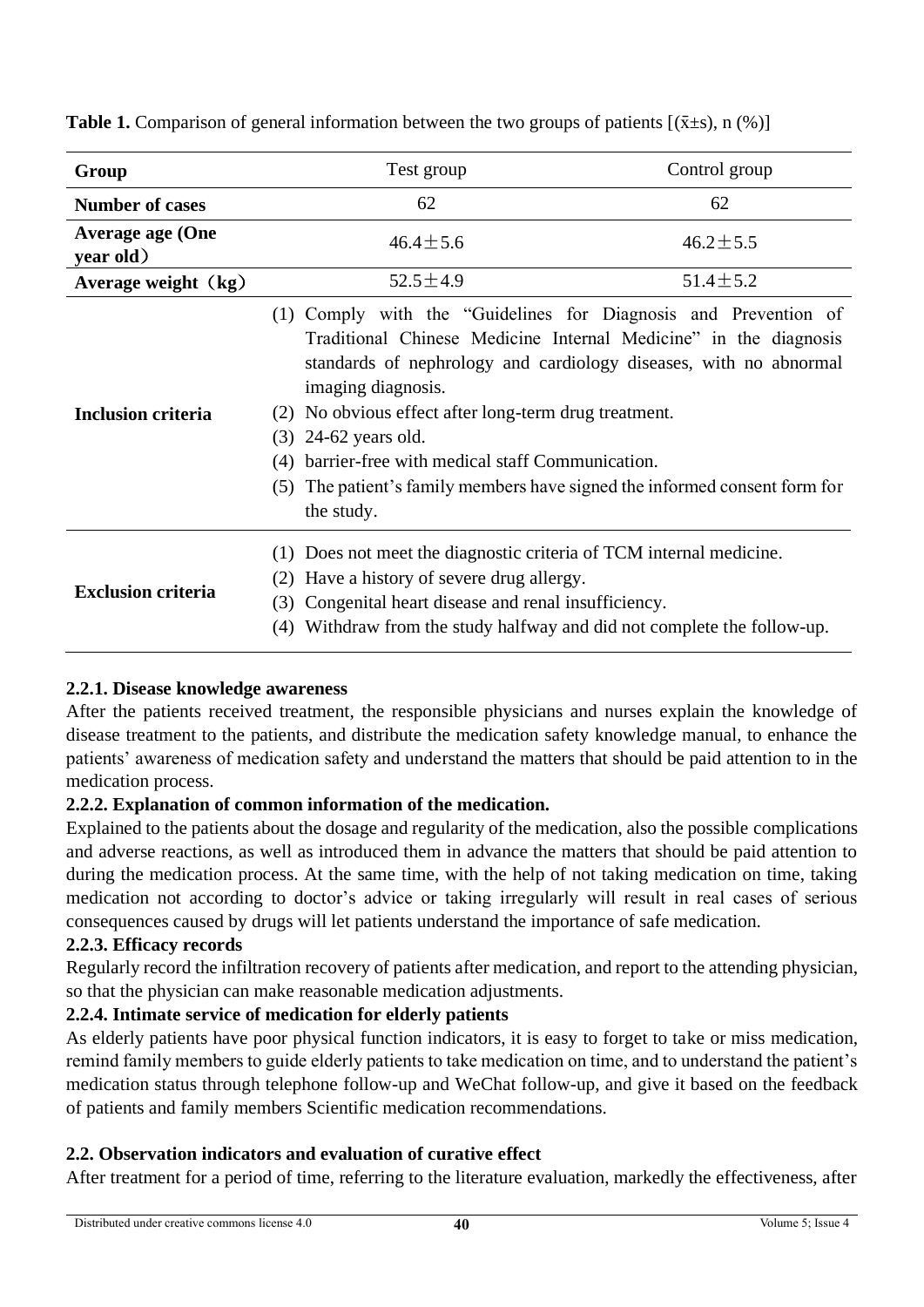4 weeks of medication, the patient's quality of life has been significantly improved, the condition has been significantly improved, the living ability has been significantly improved, the physical recovery status is good, the rate of safe medication compliance and poor medication [3-5]. The reaction and other conditions have been significantly improved. Effectiveness, after 4 weeks of medication, the condition is relieved and the sleep state is good. The invalidness is that there are no effects after 8 weeks of treatment. "Total effective rate = apparent efficiency + effective rate."

# **2.3. Statistical methods**

Statistical analysis was performed with SPSS18.0 software. Measurement data was expressed by independent sample t-test for comparison between groups, paired sample t-test was used for comparison between groups, count data was expressed by rate, and comparison is expressed by  $X^2$  test. P<0.05 indicates that the difference is statistically significant.

# **3. Results**

# **3.1. Comparison of clinical efficacy between the two groups of patients**

The quality-of-life scores of patients in the control group and the test group were significantly different. The effective rates of treatment were 88.70% and 95.16%, respectively. There were significant differences in the living ability, condition, and physical strength of the patients. The t values were 15.3427, 14.0275, and 7.7113, respectively, P<0.01 statistics It is meaningful to learn, see **Table 2.**

| Group                     | <b>Viability</b> | <b>State of an illness</b> | <b>Physical power</b> | <b>Effective rate</b>    |
|---------------------------|------------------|----------------------------|-----------------------|--------------------------|
| Test group $(n=62)$       | $15.98 \pm 2.11$ | $12.98 \pm 1.12$           | $6.88 \pm 2.36$       | 59(95.16%)               |
| Control group<br>$(n=62)$ | $11.12 \pm 1.33$ | $15.97 \pm 1.25$           | $4.26 \pm 1.26$       | 55(88.70%)               |
|                           | 15.3427          | 14.0275                    | 7.7113                | $\overline{\phantom{0}}$ |
| D                         | 0.000            | 0.000                      | 0.000                 | $\overline{\phantom{0}}$ |

**Table 2.** Comparison of the quality-of-life scores of the two groups of patients ( $\bar{x}$ ±s, points)

## **3.2. Comparison of the compliance rate of safe medication between the two groups**

Compared with the control group, the experimental group has a significantly higher compliance rate of patients with safe medication, and the difference between the two was significant (P<0.05), see **Table 3.**

| <b>Table 3.</b> Comparison of the safety medication compliance of the two groups of patients [n (%)] |  |  |  |  |
|------------------------------------------------------------------------------------------------------|--|--|--|--|
|------------------------------------------------------------------------------------------------------|--|--|--|--|

| Group                     | Good       | Average   | Poor      | <b>Compliance Rate</b> |
|---------------------------|------------|-----------|-----------|------------------------|
| Test group $(n=62)$       | 19 (30.64) | 25(40.32) | 18 (9.03) | 44(70.96%)             |
| Control group<br>$(n=62)$ | 48 (77.41) | 11(17.74) | 3(4.83)   | 59(95.16%)             |
| $X^2$                     |            |           |           | 21.8312                |
| P                         |            |           |           | 0.000                  |

# **2.3 Comparison of the incidence of adverse drug events between the two groups**

The results showed that the incidence of adverse events in the experimental group with safe medication management was significantly lower than that in the control group with conventional medication